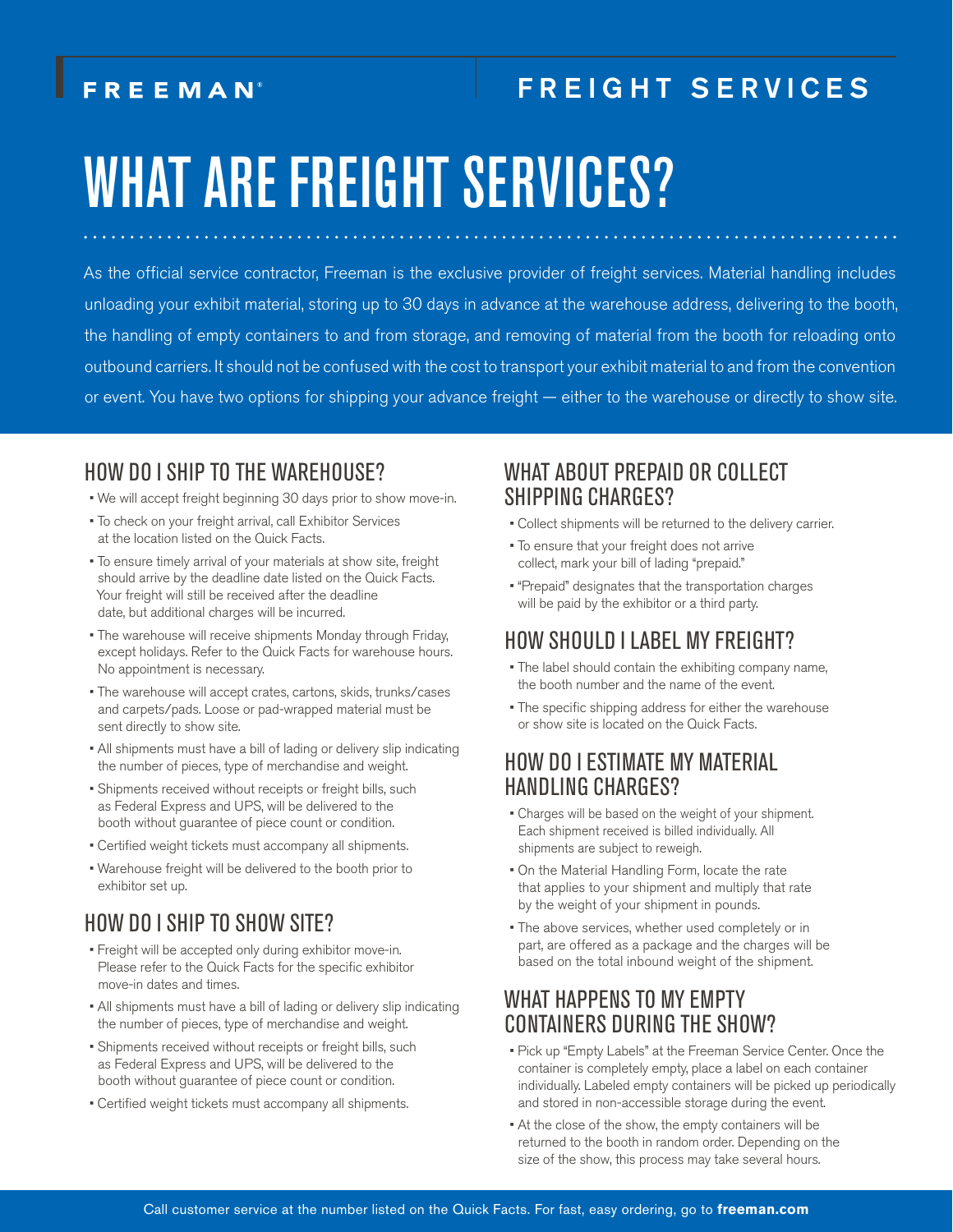# **FREEMAN**

# FREIGHT SERVICES

#### HOW DO I PROTECT MY MATERIALS AFTER THEY ARE DELIVERED TO THE SHOW OR BEFORE THEY ARE PICKED UP AFTER THE SHOW?

• Consistent with trade show industry practices, there may be a lapse of time between the delivery of your shipment(s) to your booth and your arrival. The same is true for the outbound phase of the show — the time between your departure and the actual pick-up of your materials. During these times, your materials will be left unattended. We recommend that you arrange for a representative to stay with your materials or that you hire security services to safeguard your materials.

#### HOW DO I SHIP MY MATERIALS AFTER THE CLOSE OF THE SHOW?

- Each shipment must have a completed Material Handling Agreement in order to ship materials from the show. All pieces must be labeled individually.
- To save time, complete and submit the Outbound Shipping Form in advance, or you may contact the Freeman Service Center at show site for your shipping documents.
- Once we receive your outbound shipping information we will create your Material Handling Agreement and shipping labels. If the shipping information is provided in advance, the Material Handling Agreement will be delivered to your booth with your invoice. Otherwise the Material Handing Agreement and labels will be available for pick up at the Freeman Service Center.
- After materials are packed, labeled, and ready to be shipped, the completed Material Handling Agreement must be turned in at the Freeman Service Center.
- Call your designated carrier with pick-up information. Please refer to the Quick Facts for specific dates, times and address for pick up. In the event your selected carrier fails to show by the final move-out day, your shipment will either be rerouted on Freeman's carrier choice or delivered back to the warehouse at the exhibitor's expense.
- For your convenience, approved show carriers will be on site to book outbound transportation if you have not made arrangements in advance.

## WHERE DO I GET A FORKLIFT?

- Forklift orders to install or dismantle your booth after materials are delivered may be ordered in advance or at show site. We recommend that you order in advance to avoid additional charges at show site. Refer to the Rigging Order Form for available equipment.
- Advance and show site orders for equipment and labor will be dispatched once a company representative signs the labor order at the Freeman Service Center.
- Start time is guaranteed only when equipment is requested for the start of the working day.

#### DO I NEED INSURANCE?

- Be sure your materials are insured from the time they leave your firm until they are returned after the show. It is suggested that exhibitors arrange all-risk coverage. This can be done by riders to your existing policies.
- All materials handled by Freeman are subject to the Terms and Conditions, which can be found in the exhibit service manual or online at www.freeman.com

## OTHER AVAILABLE FREIGHT SERVICES

(may not be available in all locations)

- Cranes
- Accessible storage at show site
- Exhibit transportation services (see enclosed brochure)
- Security storage at show site
- Short-term and long-term warehouse storage
- Local pick-up and delivery
- Priority empty return